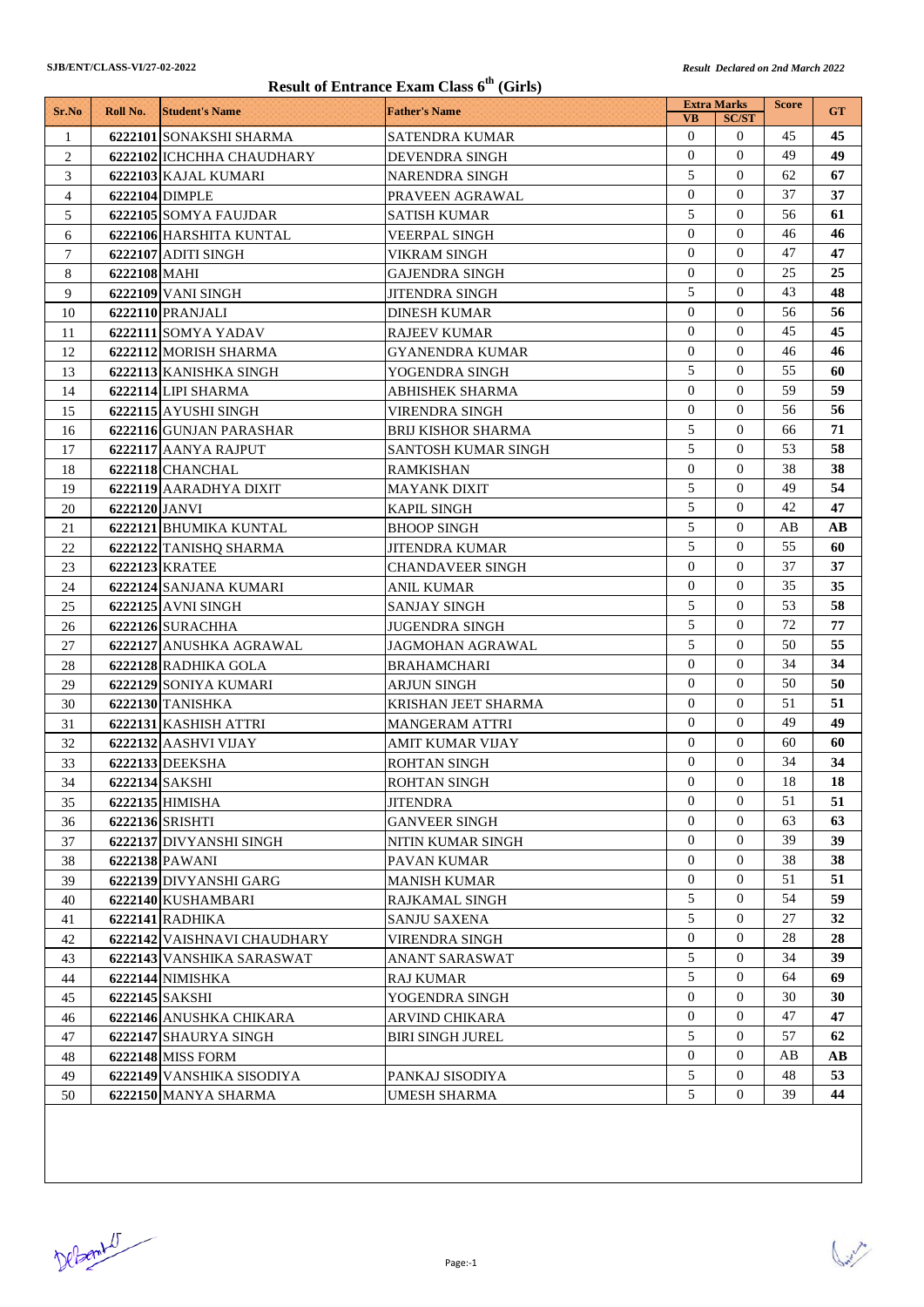| <b>Result of Entrance Exam Class 6th (Girls)</b> |               |                              |                            |                            |                            |              |           |  |
|--------------------------------------------------|---------------|------------------------------|----------------------------|----------------------------|----------------------------|--------------|-----------|--|
| Sr.No                                            | Roll No.      | <b>Student's Name</b>        | <b>Father's Name</b>       |                            | <b>Extra Marks</b>         | <b>Score</b> | <b>GT</b> |  |
|                                                  |               |                              |                            | <b>VB</b>                  | <b>SC/ST</b>               |              |           |  |
| 51                                               |               | 6222151 EESHA SHARMA         | MANOJ KUMAR SHARMA         | 5<br>5                     | $\mathbf{0}$<br>$\Omega$   | 53           | 58        |  |
| 52                                               |               | 6222152 KIRAN SATAPATHI      | PRASHANT KUMAR SATAPATHI   |                            |                            | 31           | 36        |  |
| 53                                               |               | 6222153 RISHA PAWAR          | <b>NEERESH KUMAR</b>       | 5<br>5                     | $\Omega$<br>$\Omega$       | 42           | 47        |  |
| 54                                               |               | 6222154 SONAM SINGH          | <b>RAMBIR SINGH</b>        | $\Omega$                   | $\Omega$                   | 43<br>47     | 48        |  |
| 55                                               |               | 6222155 BHAVYA GARG          | <b>HARSH KANT GARG</b>     |                            |                            |              | 47        |  |
| 56                                               |               | 6222156 TANISHKA KUMARI      | <b>JAYVEER SINGH</b>       | $\overline{0}$             | $\Omega$                   | 46           | 46        |  |
| 57                                               |               | 6222157 RUCHI KUMARI         | <b>CHANDRAVEER</b>         | $\overline{0}$             | $\Omega$                   | 35           | 35        |  |
| 58                                               |               | 6222158 GAYATRI SAINI        | VISHNU SAINI               | 5<br>5                     | $\Omega$<br>$\Omega$       | 60           | 65        |  |
| 59                                               |               | 6222159 ANSHIKA CHATURVEDI   | <b>RAHUL CHATURVEDI</b>    | 5                          | $\Omega$                   | 56<br>52     | 61<br>57  |  |
| 60                                               |               | 6222160 ADITY CHAUDHARY      | <b>JAINENDRA CHAUDHARY</b> | $\overline{0}$             | $\Omega$                   | 44           |           |  |
| 61                                               |               | 6222161 RADHIKA GAUTAM       | NEERESH GAUTAM             | 5                          | $\Omega$                   | 69           | 44<br>74  |  |
| 62                                               |               | 6222162 SHIKHA FAUJDAR       | <b>UMESH CHANDRA</b>       | $\overline{0}$             | $\Omega$                   |              |           |  |
| 63                                               |               | 6222163 POSHIKA SINGH        | SHIV DAYAL                 | 5                          | $\Omega$                   | 51<br>60     | 51<br>65  |  |
| 64                                               |               | 6222164 KHUSHI SINGH         | <b>JAYPAL SINGH</b>        | 5                          | $\Omega$                   |              |           |  |
| 65                                               |               | 6222165 ANSHIKA SINGH        | DEENANATH SINGH            | $\overline{0}$             | $\Omega$                   | 33<br>41     | 38        |  |
| 66                                               |               | 6222166 ANJALI KUMARI        | <b>NAVNEET KUMAR</b>       | $\overline{0}$             | $\Omega$                   |              | 41        |  |
| 67                                               |               | 6222167 DHARA KAUSHIK        | <b>BHUPENDRA SHARMA</b>    |                            |                            | 48           | 48        |  |
| 68                                               |               | 6222168 DIVYA KUMARI         | AMIT KUMAR                 | 5<br>$\overline{0}$        | $\overline{0}$<br>$\Omega$ | 39           | 44        |  |
| 69                                               |               | 6222169 KAVYA SHARMA         | PRADEEP SHARMA             |                            | $\Omega$                   | 36           | 36        |  |
| 70                                               |               | 6222170 SAKSHI TIWARI        | <b>HEMANT TIWARI</b>       | $\overline{0}$             |                            | 57           | 57        |  |
| 71                                               |               | 6222171 ISHITA GUPTA         | LALIT KUMAR GUPTA          | $\overline{0}$             | $\Omega$                   | 47           | 47        |  |
| 72                                               |               | 6222172 NANDINI SHARMA       | AJAY SHARMA                | $\Omega$                   | $\Omega$                   | 31           | 31        |  |
| 73                                               |               | 6222173 DEVIKA SHARMA        | RAM RISHI SHARMA           | 5<br>$\Omega$              | $\Omega$<br>$\Omega$       | 42           | 47        |  |
| 74                                               |               | 6222174 CHARU CHAUDHARY      | <b>HARVENDRA SINGH</b>     |                            |                            | 33           | 33        |  |
| 75                                               |               | 6222175 HIMANSHI SHARMA      | PRAKASH CHAND SHARMA       | $\Omega$                   | $\Omega$                   | 37           | 37        |  |
| 76                                               |               | 6222176 DEEKSHA SINGHAL      | DEVENDRA GUPTA             | $\overline{0}$<br>$\Omega$ | $\Omega$<br>$\Omega$       | 34           | 34        |  |
| 77                                               |               | 6222177 SATAKSHI AGRAWAL     | <b>MANOJ AGRAWAL</b>       |                            |                            | 41           | 41        |  |
| 78                                               |               | 6222178 BHOOMIKA             | <b>MURARI LAL</b>          | $\overline{0}$<br>$\Omega$ | 5<br>$\Omega$              | 46           | 51        |  |
| 79                                               |               | 6222179 HARSHITA             | KISHAN SINGH               |                            | $\Omega$                   | 45           | 45        |  |
| 80                                               |               | 6222180 PRACHI GAUTAM        | <b>ROOP KISHOR GAUTAM</b>  | 5<br>$\Omega$              | $\Omega$                   | 30           | 35        |  |
| 81                                               |               | 6222181 TANISHKA CHAUDAHRY   | AJAY KUMAR GODHAR          | $\Omega$                   | $\Omega$                   | 47<br>52     | 47        |  |
| 82                                               |               | 6222182 AARADHYA GAUTAM      | <b>UMESH KUMAR</b>         | 5                          | $\Omega$                   | 38           | 52<br>43  |  |
| 83                                               |               | 6222183 YASHASHVI KHANDELWAL | <b>MOHIT KHANDELWAL</b>    | $\overline{0}$             | $\mathbf{0}$               | 42           | 42        |  |
| 84                                               |               | 6222184 YASHIKA CHAUDHARY    | <b>NAVIN KUMAR</b>         | $\Omega$                   | $\mathbf{0}$               | 33           |           |  |
| 85                                               |               | 6222185 KESHIKA VARSHNEY     | GOPAL KRISHAN GUPTA        | $\overline{0}$             | $\mathbf{0}$               | 47           | 33<br>47  |  |
| 86<br>87                                         | 6222186 PAYAL |                              | <b>MAHAVIR SINGH</b>       | $\overline{0}$             | $\mathbf{0}$               | 40           | 40        |  |
|                                                  |               | 6222187 MAHAK MATREJA        | <b>BHARAT MATREJA</b>      | $\overline{0}$             | $\mathbf{0}$               | 37           | 37        |  |
| 88                                               |               | 6222188 DIVYA KUMARI         | <b>CHETRAM</b>             | $\overline{0}$             | $\mathbf{0}$               | 33           | 33        |  |
| 89                                               |               | 6222189 VAISHNAVI GAUR       | <b>GAURAV GAUR</b>         | 5                          | $\mathbf{0}$               | 29           | 34        |  |
| 90                                               |               | 6222190 DIMPEE SINGH         | <b>DAYAL SINGH</b>         | 5                          | $\mathbf{0}$               | 68           | 73        |  |
| 91                                               |               | 6222191 ANANYA SHARMA        | DEEPAK SHARMA              | 5                          | $\Omega$                   | 46           | 51        |  |
| 92                                               |               | 6222192 MANASVI SHARMA       | <b>MANOJ SHARMA</b>        | $\overline{0}$             | $\mathbf{0}$               | 47           | 47        |  |
| 93                                               |               | 6222193 NIDHI TOMAR          | <b>DHARMVEER SINGH</b>     | 5                          | $\mathbf{0}$               | 52           | 57        |  |
| 94                                               |               | 6222194 YAVI AGRAWAL         | PRAVIN KUMAR AGRAWAL       | $\overline{0}$             | $\mathbf{0}$               | 39           |           |  |
| 95                                               |               | 6222195 GUNJAN GAUR          | <b>DUSHYANT KUMAR</b>      | 5                          | $\boldsymbol{0}$           |              | 39        |  |
| 96<br>97                                         |               | 6222196 PARI VERMA           | <b>GORI SHANKAR</b>        | $\overline{0}$             | 5                          | 63<br>28     | 68<br>33  |  |
|                                                  |               | 6222197 KRATI SINGH          | <b>JITENDRA SINGH</b>      | $\overline{0}$             | $\mathbf{0}$               | 42           | 42        |  |
| 98                                               |               | 6222198 POORVI AGRAWAL       | <b>GAURAV AGRAWAL</b>      | 5                          | $\mathbf{0}$               | 45           | 50        |  |
| 99                                               |               | 6222199 MONIKA GANGA RAWAT   | RAKESH KUMAR RAWAT         | 5                          | $\mathbf{0}$               |              |           |  |
| 100                                              |               | 6222200 GAURI AGRAWAL        | <b>LOKESH AGRAWAL</b>      |                            |                            | 56           | 61        |  |

DeBenit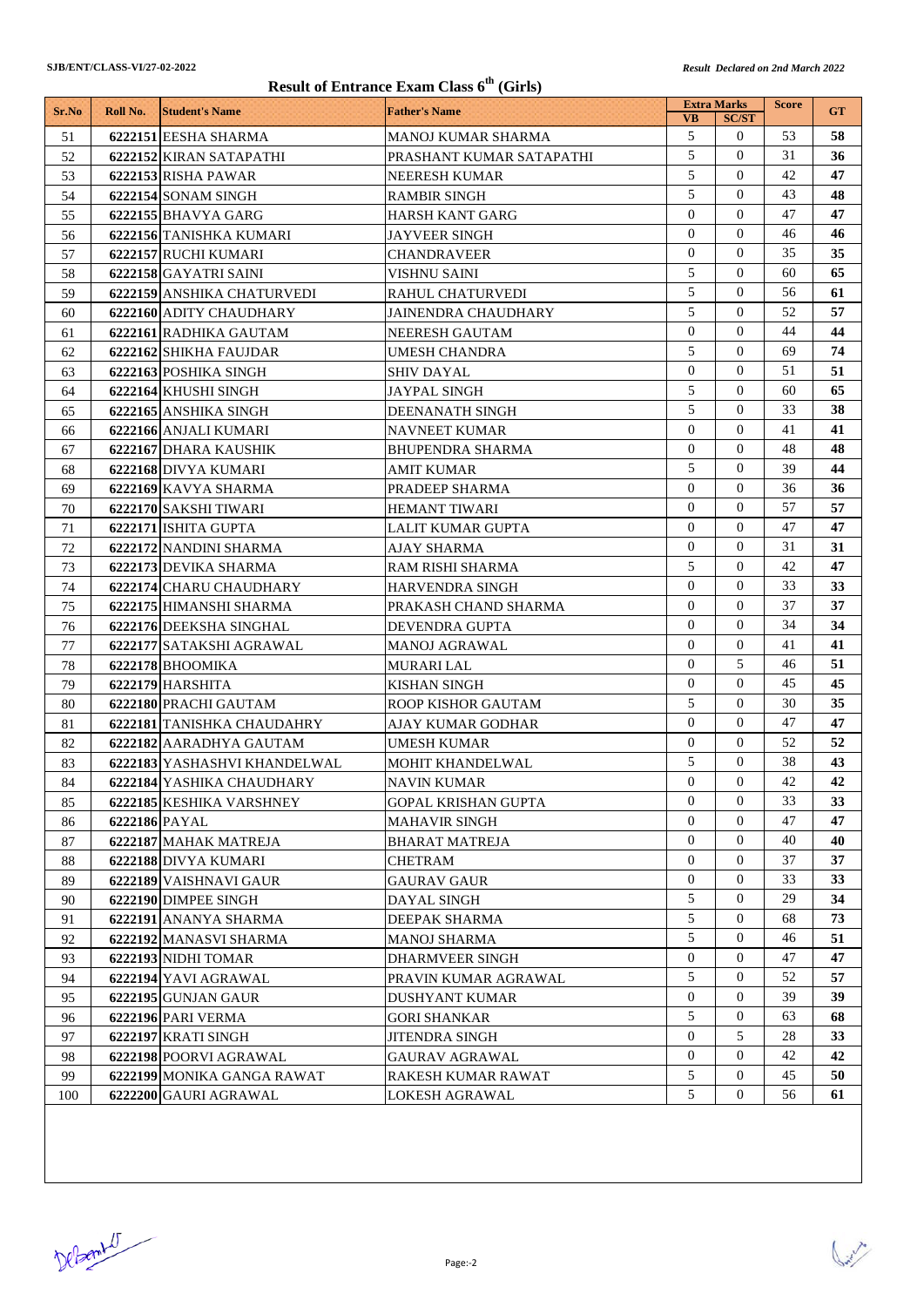| Result of Entrance Exam Class 6 <sup>th</sup> (Girls) |               |                           |                             |                                  |                              |              |           |  |
|-------------------------------------------------------|---------------|---------------------------|-----------------------------|----------------------------------|------------------------------|--------------|-----------|--|
| Sr.No                                                 | Roll No.      | <b>Student's Name</b>     | <b>Father's Name</b>        |                                  | <b>Extra Marks</b>           | <b>Score</b> | <b>GT</b> |  |
|                                                       |               |                           |                             | <b>VB</b><br>$\overline{0}$      | <b>SC/ST</b><br>$\mathbf{0}$ | 32           |           |  |
| 101                                                   |               | 6222201 CHHAVI NAUHWAR    | <b>RAJENDRA SINGH</b>       | $\Omega$                         | $\Omega$                     | 23           | 32<br>23  |  |
| 102                                                   |               | 6222202 ISHIKA CHAUDHARY  | <b>SURESH KUMAR</b>         | $\overline{0}$                   | $\Omega$                     |              |           |  |
| 103                                                   |               | 6222203 VAIBHAVI GARG     | <b>BHUVENDRA KUMAR GARG</b> | 5                                | $\Omega$                     | 61<br>36     | 61        |  |
| 104                                                   |               | 6222204 DIKSHITA KHATANA  | <b>RAVINDRA SINGH</b>       | $\Omega$                         | $\Omega$                     | 49           | 41<br>49  |  |
| 105                                                   |               | 6222205 SHIVANI           | MUKESH                      | $\overline{0}$                   | $\Omega$                     | 42           |           |  |
| 106                                                   |               | 6222206 CHANCHAL SINGH    | JAY SINGH                   | $\Omega$                         | $\Omega$                     | 50           | 42        |  |
| 107                                                   |               | 6222207 MANISHA           | <b>JAIVIR SINGH</b>         |                                  |                              |              | 50        |  |
| 108                                                   |               | 6222208 JYOTI FAUJDAR     | <b>RAMESH CHAND</b>         | $\overline{0}$<br>$\overline{0}$ | $\Omega$<br>$\Omega$         | 51<br>37     | 51        |  |
| 109                                                   | 6222209 PRIYA |                           | <b>SATISH KUMAR</b>         | $\overline{0}$                   | $\Omega$                     |              | 37<br>41  |  |
| 110                                                   |               | 6222210 YASHI AGRAWAL     | OM PRAKASH AGRAWAL          | $\overline{0}$                   | $\Omega$                     | 41<br>26     |           |  |
| 111                                                   |               | 6222211 KARUNA UPADHYAY   | VISHNU KUMAR SHARMA         | $\Omega$                         | $\Omega$                     | 38           | 26        |  |
| 112                                                   |               | 6222212 SAKSHI KUMARI     | VIJAY KUMAR                 |                                  |                              |              | 38        |  |
| 113                                                   |               | 6222213 AKANSHA PARCHA    | DEVENDRA PAL PARCHA         | $\overline{0}$<br>$\Omega$       | $\Omega$<br>$\Omega$         | 54           | 54        |  |
| 114                                                   |               | 6222214 NAVYA AGRAWAL     | NARESH AGRAWAL              |                                  |                              | 41           | 41        |  |
| 115                                                   |               | 6222215 RIYA RUHELA       | <b>BHARAT BHOOSHAN</b>      | 5                                | $\Omega$                     | 46           | 51        |  |
| 116                                                   |               | 6222216 AAKANKSHA DWIVEDI | AMITABH DWIVEDI             | $\overline{0}$                   | $\Omega$                     | 52           | 52        |  |
| 117                                                   |               | 6222217 YASHASWI SHARMA   | NAGENDRA KUMAR SHARMA       | 5                                | $\Omega$                     | 34           | 39        |  |
| 118                                                   |               | 6222218 ADITI KUNTAL      | VINOD KUMAR                 | $\overline{0}$                   | $\mathbf{0}$                 | 49           | 49        |  |
| 119                                                   |               | 6222219 KAVYA SHARMA      | <b>KAPIL DEV</b>            | $\overline{0}$                   | $\Omega$                     | 75           | 75        |  |
| 120                                                   |               | 6222220 RASHMI            | VINOD KUMAR                 | $\overline{0}$                   | $\Omega$                     | 44           | 44        |  |
| 121                                                   |               | 6222221 NEHA VARSHNEY     | GAURAV KUMAR                | $\overline{0}$                   | $\mathbf{0}$                 | 28           | 28        |  |
| 122                                                   |               | 6222222 SAKSHI SARASWAT   | GOVIND KUMAR                | $\Omega$                         | $\Omega$                     | 28           | 28        |  |
| 123                                                   |               | 6222223 ANWESHA           | RAJNISH KUMAR PATHAK        | $\overline{0}$                   | $\Omega$                     | 50           | 50        |  |
| 124                                                   |               | 6222224 CHITRANSHI        | HARISH CHANDRA              | 5                                | $\Omega$                     | 35           | 40        |  |
| 125                                                   |               | 6222225 PRACHI SIROHI     | YOGENDRA SINGH              | $\Omega$                         | $\Omega$                     | 41           | 41        |  |
| 126                                                   |               | 6222226 MANSI SHARMA      | JAY PRAKASH SHARMA          | $\mathbf{0}$                     | $\Omega$                     | 47           | 47        |  |
| 127                                                   |               | 6222227 TANVI YADAV       | <b>HARIOM YADAV</b>         | $\Omega$                         | $\Omega$                     | 42           | 42        |  |
| 128                                                   |               | 6222228 SONAKSHI SAINI    | <b>JITENDRA SAINI</b>       | $\overline{0}$                   | $\Omega$                     | 35           | 35        |  |
| 129                                                   |               | 6222229 YOGITA SINGH      | <b>OMBIR SINGH</b>          | 5                                | $\Omega$                     | 43           | 48        |  |
| 130                                                   |               | 6222230 SWATI SHARMA      | MANOJ KUMAR SHARMA          | $\overline{0}$                   | $\Omega$                     | 31           | 31        |  |
| 131                                                   |               | 6222231 VARSHA CHAHAR     | AJAYPAL CHAHAR              | $\overline{0}$                   | $\Omega$                     | 44           | 44        |  |
| 132                                                   | 6222232 YATI  |                           | CHANDRAPAL SINGH            | $\Omega$                         | $\Omega$                     | 35           | 35        |  |
| 133                                                   |               | 6222233 NAVYA AGRAWAL     | SONESH AGRAWAL              | $\overline{0}$                   | $\overline{0}$               | 48           | 48        |  |
| 134                                                   |               | <b>6222234 ARTI SINGH</b> | <b>KOMAL SINGH</b>          | $\overline{0}$                   | $\overline{0}$               | 43           | 43        |  |
| 135                                                   |               | 6222235 SHIVANI           | <b>NANNURAM</b>             | $\overline{0}$                   | $\mathbf{0}$                 | 39           | 39        |  |
| 136                                                   |               | 6222236 GARIMA SHARMA     | NITIN KUMAR SHARMA          | $\mathbf{0}$                     | $\mathbf{0}$                 | 52           | 52        |  |
| 137                                                   |               | 6222237 KUMARI CHHAVI     | HIRENDRA SINGH              | $\overline{0}$                   | $\mathbf{0}$                 | 39           | 39        |  |
| 138                                                   |               | 6222238 SAKSHI CHAUDHARY  | <b>HARIOM SINGH</b>         | 5                                | $\overline{0}$               | 40           | 45        |  |
| 139                                                   |               | 6222239 VAISHNAVI JADON   | <b>BHOOPESH KUMAR</b>       | $\overline{0}$                   | $\mathbf{0}$                 | 44           | 44        |  |
| 140                                                   | 6222240 TANU  |                           | <b>JUGENDRA SINGH</b>       | $\overline{0}$                   | $\mathbf{0}$                 | 45           | 45        |  |
| 141                                                   |               | 6222241 DEEPIKA KUNTAL    | PRAVEEN KUMAR               | $\overline{0}$                   | 0                            | 32           | 32        |  |
| 142                                                   |               | 6222242 KIRTI JOSHI       | <b>JITENDRA JOSHI</b>       | $\overline{0}$                   | $\overline{0}$               | 59           | 59        |  |
| 143                                                   |               | 6222243 UTTARA KUMARI     | <b>JASWANT SINGH</b>        | $\overline{0}$                   | $\overline{0}$               | 37           | 37        |  |
| 144                                                   | 6222244 VIDHI |                           | JUGAL KISHOR                | $\overline{0}$                   | $\mathbf{0}$                 | 30           | 30        |  |
| 145                                                   |               | 6222245 PRAGYA CHAUDHARY  | PRADEEP CHAUDHARY           | 5                                | $\mathbf{0}$                 | 43           | 48        |  |
| 146                                                   |               | 6222246 JIYA CHAUDHARY    | <b>BHOORA SINGH</b>         | $\mathbf{0}$                     | $\mathbf{0}$                 | 30           | 30        |  |
| 147                                                   |               | 6222247 ANSHU CHAUDHARY   | <b>MOHAN SINGH</b>          | $\overline{0}$                   | $\mathbf{0}$                 | 44           | 44        |  |
| 148                                                   |               | 6222248 GUNGUN SISODIYA   | <b>RANVIR SINGH</b>         | $\overline{0}$                   | $\overline{0}$               | 36           | 36        |  |
| 149                                                   |               | 6222249 MANJARI VERMA     | <b>RAJKUMAR VERMA</b>       | $\overline{0}$                   | $\overline{0}$               | 33           | 33        |  |
| 150                                                   |               | 6222250 GAURI CHAUHAN     | <b>MURARI SINGH</b>         | 5                                | 0                            | 36           | 41        |  |

DeBenit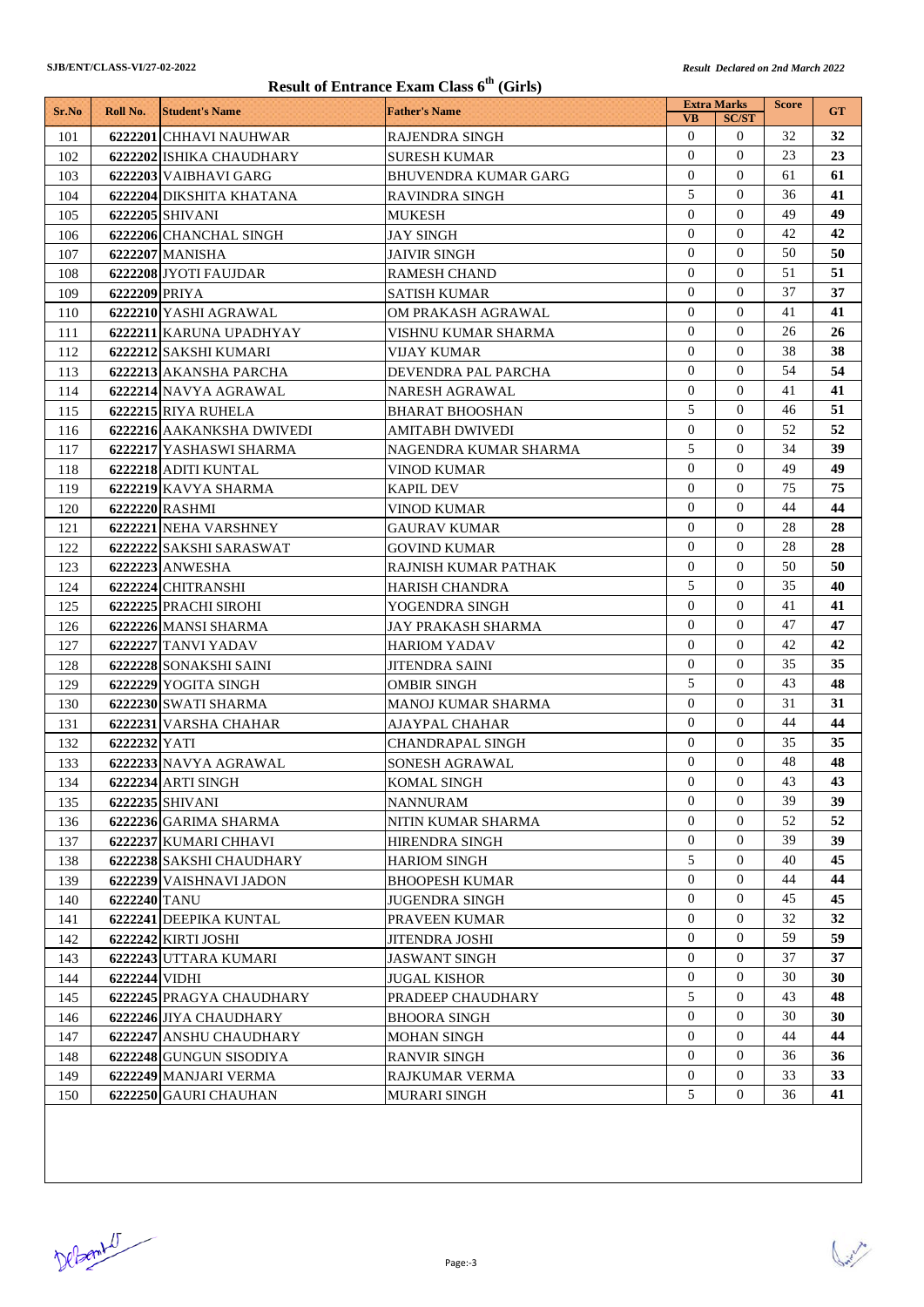## $\mathbf{C}$   $\mathbf{C}$   $\mathbf{C}$   $\mathbf{C}$   $\mathbf{C}$   $\mathbf{C}$   $\mathbf{C}$   $\mathbf{C}$   $\mathbf{C}$   $\mathbf{C}$   $\mathbf{C}$   $\mathbf{C}$   $\mathbf{C}$   $\mathbf{C}$   $\mathbf{C}$   $\mathbf{C}$   $\mathbf{C}$   $\mathbf{C}$   $\mathbf{C}$   $\mathbf{C}$   $\mathbf{C}$   $\mathbf{C}$   $\mathbf{C}$   $\mathbf{C}$   $\mathbf{$

| <b>SJB/ENT/CLASS-VI/27-02-2022</b><br>Result of Entrance Exam Class 6 <sup>th</sup> (Girls) |               |                                             |                                          |                  | <b>Result Declared on 2nd March 2022</b> |              |           |  |
|---------------------------------------------------------------------------------------------|---------------|---------------------------------------------|------------------------------------------|------------------|------------------------------------------|--------------|-----------|--|
|                                                                                             |               |                                             |                                          |                  | <b>Extra Marks</b>                       | <b>Score</b> |           |  |
| Sr.No                                                                                       | Roll No.      | <b>Student's Name</b>                       | <b>Father's Name</b>                     | <b>VB</b>        | <b>SC/ST</b>                             |              | <b>GT</b> |  |
| 151                                                                                         |               | 6222251 KANAK KUMARI                        | <b>KARTAR SINGH</b>                      | $\theta$         | $\mathbf{0}$                             | 44           | 44        |  |
| 152                                                                                         |               | 6222252 MANEESHA                            | <b>DHARMENDRA</b>                        | $\mathbf{0}$     | $\Omega$                                 | 32           | 32        |  |
| 153                                                                                         |               | 6222253 ANUBHA CHATURVEDI                   | <b>ABHAY CHATURVEDI</b>                  | $\overline{0}$   | $\Omega$                                 | 54           | 54        |  |
| 154                                                                                         |               | 6222254 SHAILJA SINGH                       | <b>SATISH SINGH RAPOOT</b>               | $\overline{0}$   | $\Omega$                                 | 48           | 48        |  |
| 155                                                                                         |               | 6222255 MAHIMA GURJAR                       | <b>SHER SINGH GURJAR</b>                 | 5                | $\Omega$                                 | 37           | 42        |  |
| 156                                                                                         |               | 6222256 SAKSHI CHAUDHARY                    | <b>MUNESH KUMAR</b>                      | $\Omega$         | $\Omega$                                 | 27           | 27        |  |
| 157                                                                                         |               | 6222257 MEGHA AGRAWAL                       | <b>RAJEEV AGRAWAL</b>                    | $\overline{0}$   | $\Omega$                                 | 28           | 28        |  |
| 158                                                                                         | 6222258 LUCKY |                                             | VISHNU KUMAR                             | $\Omega$         | $\Omega$                                 | 34           | 34        |  |
| 159                                                                                         |               | 6222259 MEENAKSHI                           | <b>MUNESH KUMAR</b>                      | $\Omega$         | $\Omega$                                 | 49           | 49        |  |
| 160                                                                                         |               | 6222260 MANSI CHAUDHARY                     | <b>SURENDRA CHAUDHARY</b>                | $\mathbf{0}$     | $\Omega$                                 | 33           | 33        |  |
| 161                                                                                         |               | 6222261 ANJALI CHAUDHARY                    | <b>SURENDRA CHAUDHARY</b>                | $\overline{0}$   | $\Omega$                                 | 29           | 29        |  |
| 162                                                                                         |               | 6222262 RADHIKA GURJAR                      | <b>SHER SINGH GURJAR</b>                 | 5                | $\Omega$                                 | 65           | 70        |  |
| 163                                                                                         |               | 6222263 TRISHA SHARMA                       | RAM KISHOR SHARMA                        | $\overline{0}$   | $\Omega$                                 | 49           | 49        |  |
| 164                                                                                         |               | 6222264 PRIYANSHI                           | YATENDRA PRATAP                          | $\overline{0}$   | $\Omega$                                 | 48           | 48        |  |
| 165                                                                                         |               | 6222265 SAMIKSHA SINGH                      | <b>SUNDAR SINGH</b>                      | $\overline{0}$   | $\Omega$                                 | 66           | 66        |  |
| 166                                                                                         |               | 6222266 KRITIKA SHARMA                      | KRISHNA BALLABH SHARMA                   | $\Omega$         | $\Omega$                                 | 41           | 41        |  |
| 167                                                                                         |               | 6222267 BHAKTI SHARMA                       | RADHA BALLABH SHARMA                     | $\mathbf{0}$     | $\Omega$                                 | 38           | 38        |  |
| 168                                                                                         |               | 6222268 CHESHTA AGRAWAL                     | MANOJ AGRAWAL                            | $\Omega$         | $\Omega$                                 | 50           | 50        |  |
| 169                                                                                         |               | 6222269 CHARU AGRAWAL                       | <b>MANOJ AGRAWAL</b>                     | $\mathbf{0}$     | $\Omega$                                 | 48           | 48        |  |
| 170                                                                                         |               | 6222270 VAISHNAVI CHAUDHARY                 | <b>SAHADEV SINGH</b>                     | 5                | $\mathbf{0}$                             | 25           | 30        |  |
| 171                                                                                         |               | 6222271 ANJALI SHARMA                       | KANHAIYA LAL                             | $\mathbf{0}$     | $\Omega$                                 | 39           | 39        |  |
| 172                                                                                         |               | 6222272 SURYANSHI VERMA                     | DEVESH KUMAR VERMA                       | $\mathbf{0}$     | $\Omega$                                 | 57           | 57        |  |
| 173                                                                                         |               | 6222273 BHUMI TOMAR                         | <b>RAMVEER TOMAR</b>                     | $\overline{0}$   | $\Omega$                                 | 45           | 45        |  |
| 174                                                                                         |               | 6222274 POONAM                              | KHEMCHAND SINGH                          | 5                | $\Omega$                                 | 69           | 74        |  |
| 175                                                                                         |               | 6222275 ANUSHKA SHARMA                      | LAXMAN PRASAD SHARMA                     | 5                | $\theta$                                 | 55           | 60        |  |
| 176                                                                                         | 6222276 LAXMI |                                             | LANGURIYA                                | $\Omega$         | $\Omega$                                 | 32           | 32        |  |
| 177                                                                                         | 6222277 AASHI |                                             | <b>HEMANT KUMAR</b>                      | $\mathbf{0}$     | $\Omega$                                 | 33           | 33        |  |
| 178                                                                                         |               | 6222278 SHANVI CHAUDHARY                    | PAVAN CHAUDHARY                          | $\Omega$         | $\Omega$                                 | 53           | 53        |  |
| 179                                                                                         |               | 6222279 MUKTA MISHRA                        | <b>DEVESH MISHRA</b>                     | 5                | $\Omega$                                 | 30           | 35        |  |
| 180                                                                                         |               | 6222280 UMA SHARMA                          | DAYANAD SHARMA                           | $\theta$         | $\Omega$                                 | 38           | 38        |  |
| 181                                                                                         |               | 6222281 KRATI UPADHYAY                      | <b>MANISH UPADHYAY</b>                   | 5                | $\Omega$                                 | 34           | 39        |  |
| 182                                                                                         |               | 6222282 DEEKSHA GAUR                        | <b>SHRIOM GAUR</b>                       | 5                | $\Omega$                                 | 34           | 39        |  |
| 183                                                                                         | 6222283 PRITI |                                             | <b>JITENDRA SINGH GURJAR</b>             | 5                | $\overline{0}$                           | 33           | 38        |  |
| 184                                                                                         |               | 6222284 SOANAM RAJPOOT                      | <b>RAJU SINGH</b>                        | $\Omega$         | $\Omega$                                 | 41           | 41        |  |
| 185                                                                                         |               | 6222285 PRACHI SINGH                        | <b>DANVEER SINGH</b>                     | $\overline{0}$   | $\theta$                                 | 64           | 64        |  |
|                                                                                             |               |                                             |                                          | $\mathbf{0}$     | $\Omega$                                 | 36           | 36        |  |
| 186<br>187                                                                                  |               | 6222286 MANU CHAUDHARY<br>6222287 KAILASHRI | <b>GAJENDRA SINGH</b><br>DHARMVEER SINGH | $\mathbf{0}$     | $\Omega$                                 | 25           | 25        |  |
|                                                                                             |               |                                             |                                          | $\mathbf{0}$     | $\Omega$                                 | 43           | 43        |  |
| 188                                                                                         |               | 6222288 HARSHITA                            | <b>JASWANT SINGH</b>                     | $\overline{0}$   | $\Omega$                                 | 49           | 49        |  |
| 189                                                                                         |               | 6222289 ARNA MISHRA                         | VINAY KUMAR MISHRA                       | $\theta$         | $\overline{0}$                           |              |           |  |
| 190                                                                                         |               | 6222290 YASHIKA SHARMA                      | PRADEEP SHARMA                           |                  |                                          | 33           | 33        |  |
| 191                                                                                         |               | 6222291 BHOOMI AGRAWAL                      | SAURABH AGRAWAL                          | $\overline{0}$   | $\mathbf{0}$                             | 46           | 46        |  |
| 192                                                                                         |               | 6222292 KHUSHBU                             | <b>VINOD KUMAR</b>                       | 5                | $\theta$                                 | 45           | 50        |  |
| 193                                                                                         |               | 6222293 ANANYA CHAURASIA                    | NIKUNJ KUMAR                             | $\overline{0}$   | $\theta$                                 | 42           | 42        |  |
| 194                                                                                         |               | 6222294 AARADHYA SHARMA                     | <b>RAMAN SHARMA</b>                      | $\overline{0}$   | $\overline{0}$                           | 43           | 43        |  |
| 195                                                                                         |               | 6222295 GUNJAN KUNTAL                       | <b>SATISH KUMAR</b>                      | $\overline{0}$   | $\overline{0}$                           | 32           | 32        |  |
| 196                                                                                         |               | 6222296 MUSKAN                              | <b>HARIOM SINGH</b>                      | $\mathbf{0}$     | $\Omega$                                 | 28           | 28        |  |
| 197                                                                                         |               | 6222297 MONIKA SINGH                        | <b>OM PRAKASH</b>                        | $\mathbf{0}$     | $\theta$                                 | 25           | 25        |  |
| 198                                                                                         |               | 6222298 ATRI UPADHYAY                       | AMBIKA PRASAD UPADHYAY                   | $\mathbf{0}$     | $\overline{0}$                           | 36           | 36        |  |
| 199                                                                                         |               | 6222299 MAHAK SINGH                         | PRAMOD KUMAR                             | $\boldsymbol{0}$ | $\mathbf{0}$                             | 30           | 30        |  |
| 200                                                                                         |               | 6222300 AARADHYA AGRAWAL                    | <b>ASHOK AGRAWAL</b>                     | 5                | 0                                        | 39           | 44        |  |

DeBember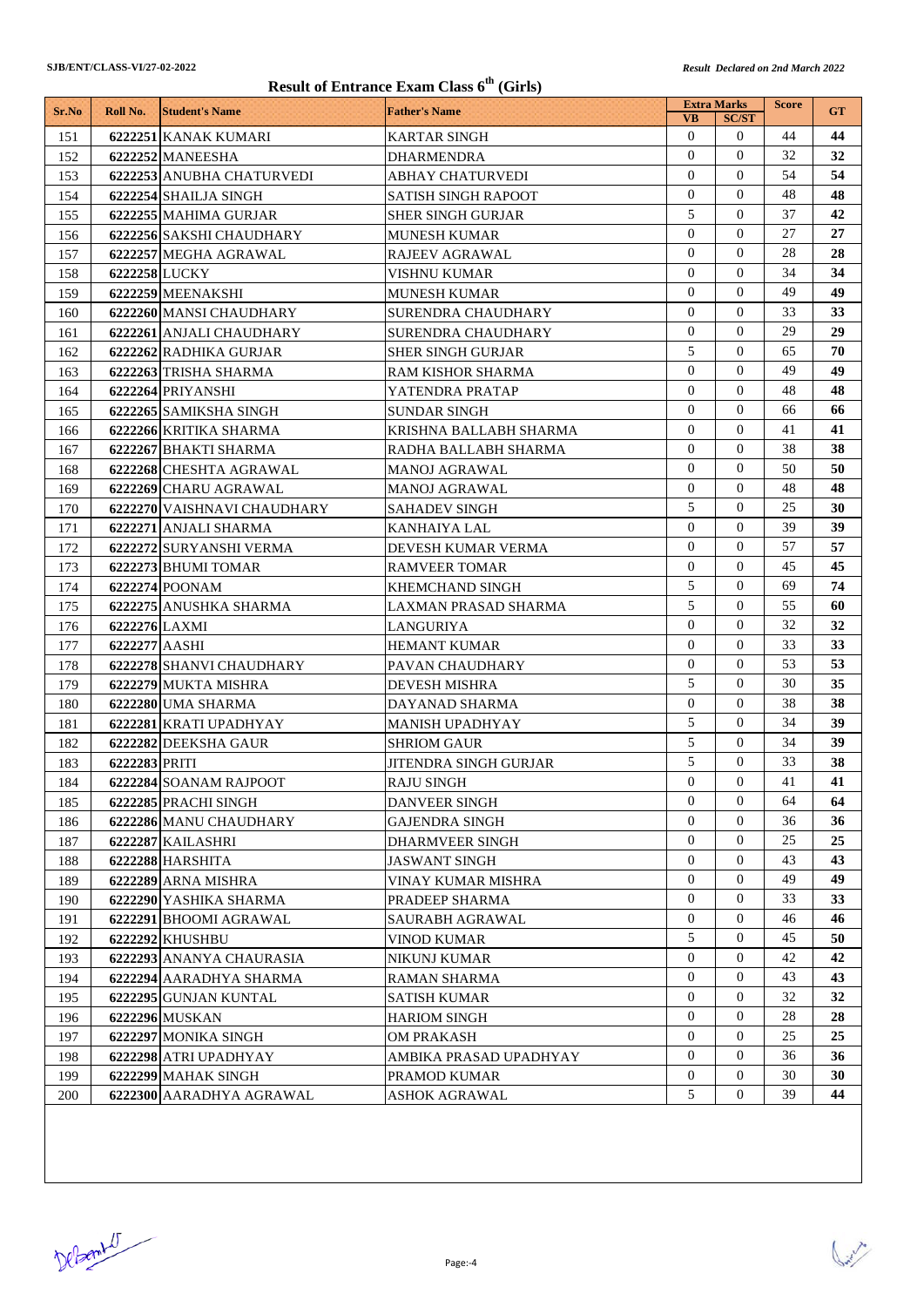| Result of Entrance Exam Class 6 <sup>th</sup> (Girls) |                |                                               |                                                |                             |                                |              |           |  |
|-------------------------------------------------------|----------------|-----------------------------------------------|------------------------------------------------|-----------------------------|--------------------------------|--------------|-----------|--|
| Sr.No                                                 | Roll No.       | <b>Student's Name</b>                         | <b>Father's Name</b>                           |                             | <b>Extra Marks</b>             | <b>Score</b> | <b>GT</b> |  |
|                                                       |                |                                               |                                                | <b>VB</b><br>$\overline{0}$ | <b>SC/ST</b><br>$\overline{0}$ | 33           | 33        |  |
| 201<br>202                                            |                | 6222301 ASTHA SINGH<br>6222302 TANU SINSINWAR | <b>BHARAT PAL SINGH</b><br>JAY KUMAR SINSINWAR | $\Omega$                    | $\Omega$                       | 39           | 39        |  |
| 203                                                   |                | 6222303 VAISHNAVI                             | MUNESH KUMAR GAUTAM                            | $\overline{0}$              | $\Omega$                       | 31           | 31        |  |
| 204                                                   |                | 6222304 SHREYA BHARTI                         | <b>SANDESH SINGH</b>                           | $\Omega$                    | $\Omega$                       | AB           | AВ        |  |
| 205                                                   |                | 6222305 HARSHITA                              | <b>NEERAJ</b>                                  | $\Omega$                    | $\Omega$                       | 40           | 40        |  |
| 206                                                   | 6222306 ROHINI |                                               | <b>MANJEET SINGH</b>                           | $\overline{0}$              | $\Omega$                       | 30           | 30        |  |
| 207                                                   |                | 6222307 CHHAVI                                | NEERAJ KUMAR                                   | $\Omega$                    | $\Omega$                       | 30           | 30        |  |
| 208                                                   |                | 6222308 JYOTI SHARMA                          | VISHNU                                         | $\overline{0}$              | $\Omega$                       | 32           | 32        |  |
| 209                                                   |                | 6222309 PRACHI GARG                           | CHANDRA PRAKASH AGRAWAL                        | 5                           | $\Omega$                       | 51           | 56        |  |
| 210                                                   |                | 6222310 DEEKSHA CHAUDHARY                     | MUKESH KUMAR                                   | $\overline{0}$              | $\Omega$                       | 35           | 35        |  |
| 211                                                   |                | 6222311 KRISHNA CHAUDHARY                     | RAMESH CHANDRA                                 | $\overline{0}$              | $\Omega$                       | 50           | 50        |  |
| 212                                                   |                | 6222312 HARSHITA                              | <b>KHEM SINGH</b>                              | $\Omega$                    | $\Omega$                       | 44           | 44        |  |
| 213                                                   |                | 6222313 YASHIKA SHARMA                        | TRILOK CHAND SHARMA                            | 5                           | $\Omega$                       | 45           | 50        |  |
| 214                                                   |                | 6222314 JYOTI CHAUDHARY                       | HARSWAROOP SINGH                               | $\Omega$                    | $\Omega$                       | 46           | 46        |  |
| 215                                                   |                | 6222315 CHUDAMANI                             | DESHPAL SINGH                                  | $\Omega$                    | $\Omega$                       | 43           | 43        |  |
| 216                                                   |                | 6222316 MANISHA SINGH                         | <b>NARESH KUMAR SINGH</b>                      | $\mathbf{0}$                | $\mathbf{0}$                   | 28           | 28        |  |
| 217                                                   |                | 6222317 RADHIKA SARSWAT                       | DHIRENDRA SARASWAT                             | $\overline{0}$              | $\Omega$                       | 46           | 46        |  |
| 218                                                   |                | 6222318 VANSHIKA SHARMA                       | <b>MANISH KUMAR</b>                            | 5                           | $\mathbf{0}$                   | 46           | 51        |  |
| 219                                                   |                | 6222319 JANVI GOSWAMI                         | <b>MANOJ GOSWAMI</b>                           | $\overline{0}$              | $\Omega$                       | 29           | 29        |  |
| 220                                                   |                | 6222320 RISHITA                               | JAMUNA PRASAD SAINI                            | $\overline{0}$              | $\Omega$                       | 25           | 25        |  |
| 221                                                   |                | 6222321 RIDHIMA                               | JAMUNA RASAD SAINI                             | $\overline{0}$              | $\Omega$                       | 24           | 24        |  |
| 222                                                   |                | 6222322 GARIMA CHAUDHARY                      | SATENDRA KUMAR                                 | $\Omega$                    | $\Omega$                       | 59           | 59        |  |
| 223                                                   |                | 6222323 BHOOMIKA BHARDWAJ                     | SHEELENDRA KUMAR SHARMA                        | 5                           | $\Omega$                       | 33           | 38        |  |
| 224                                                   |                | 6222324 AYUSHI SHARMA                         | <b>HARIDEV SHARMA</b>                          | $\Omega$                    | $\Omega$                       | 24           | 24        |  |
| 225                                                   |                | 6222325 MONIKA KUNTAL                         | RAJ KUMAR                                      | $\Omega$                    | $\Omega$                       | 33           | 33        |  |
| 226                                                   |                | 6222326 KIRTI KUMARI                          | <b>DALJEET SINGH</b>                           | $\mathbf{0}$                | $\Omega$                       | 49           | 49        |  |
| 227                                                   |                | 6222327 SHANDHVI BALYAL                       | JITENDRA KUMAR                                 | $\Omega$                    | $\Omega$                       | 33           | 33        |  |
| 228                                                   |                | 6222328 TANU SINGH                            | <b>RANVIR SINGH</b>                            | 5                           | $\Omega$                       | 31           | 36        |  |
| 229                                                   |                | 6222329 DIMPAL GURJAR                         | <b>AJAY GURJAR</b>                             | 5                           | $\Omega$                       | 34           | 39        |  |
| 230                                                   |                | 6222330 STUTI AGRAWAL                         | <b>SACHIN AGRAWAL</b>                          | 5                           | $\Omega$                       | 63           | 68        |  |
| 231                                                   |                | 6222331 AKSHARA SINGH                         | <b>JITENDRA SINGH</b>                          | 5                           | $\Omega$                       | 34           | 39        |  |
| 232                                                   |                | 6222332 DEEPIKA VERMA                         | <b>SANTOSH</b>                                 | $\Omega$                    | $\Omega$                       | 28           | 28        |  |
| 233                                                   |                | 6222333 RASHI SASRSWAT                        | PRABHAT KUMAR SARASWAT                         | $\overline{0}$              | $\overline{0}$                 | 35           | 35        |  |
| 234                                                   |                | 6222334 RAKHI SARASWAT                        | PRABHAT KUMAR SARASWAT                         | $\overline{0}$              | $\overline{0}$                 | 31           | 31        |  |
| 235                                                   |                | 6222335 OMEESHA AGRAWAL                       | VIKAS AGRAWAL                                  | $\overline{0}$              | $\overline{0}$                 | 27           | 27        |  |
| 236                                                   |                | 6222336 ANUSHKA CHAUDHARY                     | <b>SUSHEEL KUMAR SINGH</b>                     | $\mathbf{0}$                | $\mathbf{0}$                   | 39           | 39        |  |
| 237                                                   |                | 6222337 ANCHAL TOMAR                          | <b>SANJAY SINGH</b>                            | 5                           | $\mathbf{0}$                   | 42           | 47        |  |
| 238                                                   |                | 6222338 SHRUTI KIRTI                          | <b>MANOJ KUMAR</b>                             | $\overline{0}$              | $\overline{0}$                 | 38           | 38        |  |
| 239                                                   |                | 6222339 NISHITA NAGAR                         | <b>TARUN NAGAR</b>                             | 5                           | $\mathbf{0}$                   | 27           | 32        |  |
| 240                                                   |                | 6222340 KHUSHI                                | <b>DEVENDRA SINGH</b>                          | $\overline{0}$              | $\mathbf{0}$                   | 37           | 37        |  |
| 241                                                   |                | 6222341 ANUSHKA AGRAWAL                       | VISHAL AGRAWAL                                 | $\overline{0}$              | 0                              | 43           | 43        |  |
| 242                                                   | 6222342 LAXMI  |                                               | <b>RAJEEV AGRAWAL</b>                          | $\overline{0}$              | $\mathbf{0}$                   | 21           | 21        |  |
| 243                                                   |                | 6222343 PAAKHI SARSWAT                        | PAWAN KUMAR SARASWAT                           | $\overline{0}$              | $\overline{0}$                 | AВ           | AВ        |  |
| 244                                                   |                | 6222344 SANDHYA UPADHYAY                      | <b>NAVEEN KUMAR</b>                            | $\overline{0}$              | $\mathbf{0}$                   | 31           | 31        |  |
| 245                                                   |                | 6222345 JIGYASA CHAUHAN                       | PAWAN KUMAR CHAUHAN                            | $\boldsymbol{0}$            | $\overline{0}$                 | 32           | 32        |  |
| 246                                                   |                | 6222346 NIDHI CHAUDHARY                       | <b>RAJESH KUMAR</b>                            | 5                           | $\mathbf{0}$                   | 45           | 50        |  |
| 247                                                   |                | 6222347 MANVI AGRAWAL                         | SATYENDRA KUMAR AGERAWAL                       | $\overline{0}$              | $\mathbf{0}$                   | 28           | 28        |  |
| 248                                                   |                | 6222348 ANUPAMA KUMARI                        | <b>BEDVIR SINGH</b>                            | $\overline{0}$              | $\overline{0}$                 | 54           | 54        |  |
| 249                                                   |                | 6222349 DEEPANSHI YADAV                       | HARIKESH KUMAR YADAV                           | 5                           | $\mathbf{0}$                   | 69           | 74        |  |
| 250                                                   |                | 6222350 KHUSHI RANA                           | <b>GAJENDRA SINGH RANA</b>                     | $\overline{0}$              | 0                              | 33           | 33        |  |

DeBenit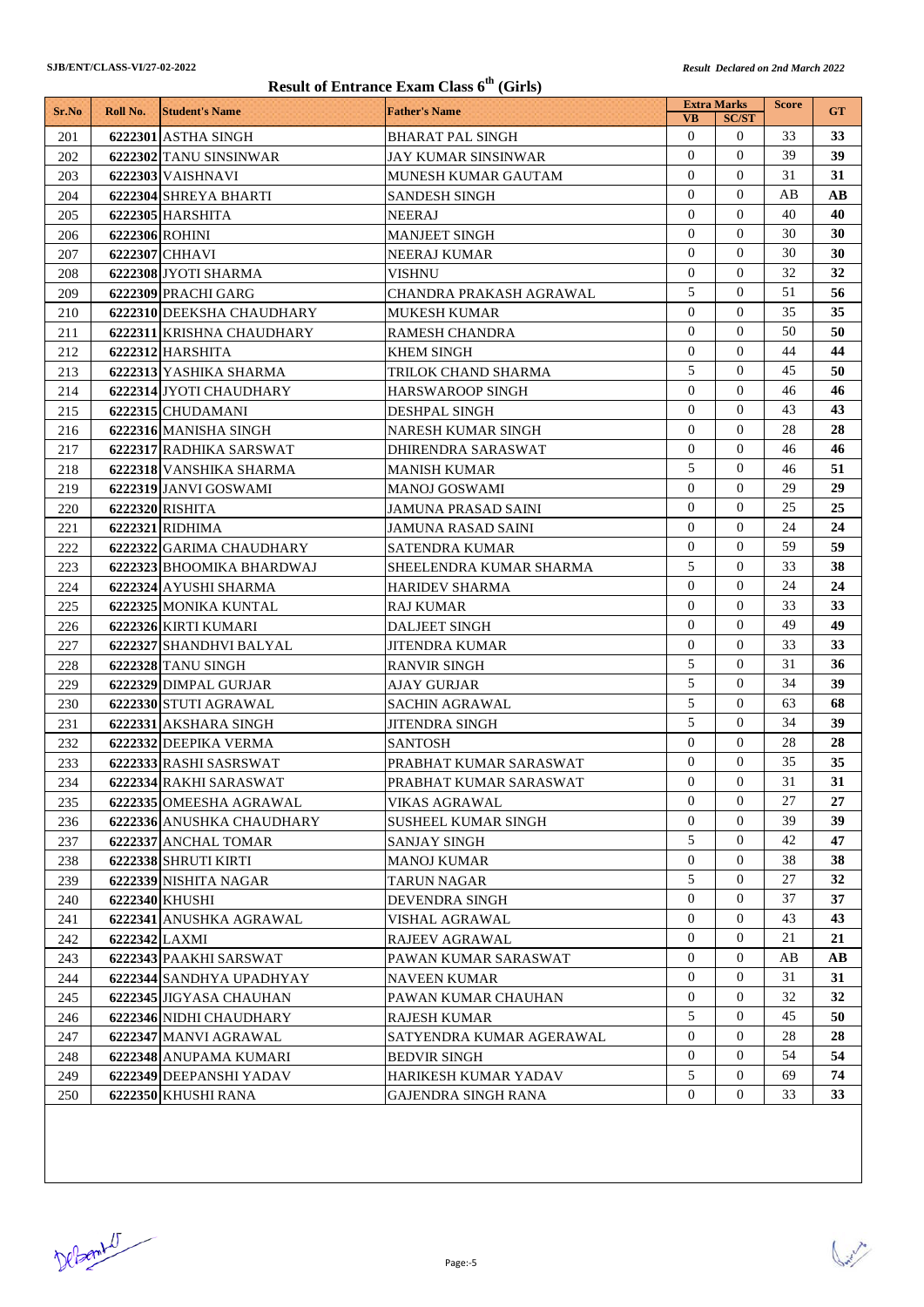| Result of Entrance Exam Class 6 <sup>th</sup> (Girls) |              |                              |                                          |                                  |                              |              |           |  |
|-------------------------------------------------------|--------------|------------------------------|------------------------------------------|----------------------------------|------------------------------|--------------|-----------|--|
| Sr.No                                                 | Roll No.     | <b>Student's Name</b>        | <b>Father's Name</b>                     | <b>Extra Marks</b>               |                              | <b>Score</b> | <b>GT</b> |  |
| 251                                                   |              | 6222351 RIYA KUNTAL          | <b>BHARAT SINGH</b>                      | <b>VB</b><br>$\mathbf{0}$        | <b>SC/ST</b><br>$\mathbf{0}$ | 39           | 39        |  |
| 252                                                   |              | 6222352 KANAK KHANDELWAL     | PAWAN KHANDELWAL                         | $\Omega$                         | $\Omega$                     | 36           | 36        |  |
| 253                                                   |              | 6222353 NANDINI VERMA        | <b>KAPIL KUMAR</b>                       | $\mathbf{0}$                     | $\Omega$                     | 35           | 35        |  |
| 254                                                   |              | 6222354 PRACHI               | <b>SANTOSH KUMAR</b>                     | $\Omega$                         | $\Omega$                     | 49           | 49        |  |
| 255                                                   |              | 6222355 PAVITRA FAUJDAR      | AJAY KUMAR                               | $\Omega$                         | $\Omega$                     | 39           | 39        |  |
| 256                                                   |              | 6222356 PRATISHTHA SHARMA    | ANIL KUMAR SHARMA                        | $\mathbf{0}$                     | $\Omega$                     | 33           | 33        |  |
| 257                                                   |              | 6222357 DIVYA CHAUDHARY      | <b>KARMVIR SINGH</b>                     | $\Omega$                         | $\Omega$                     | 53           | 53        |  |
| 258                                                   |              | 6222358 SAKSHI YADAV         | <b>SAMANT SINGH</b>                      | $\overline{0}$                   | $\Omega$                     | 37           | 37        |  |
| 259                                                   |              | 6222359 KHUSHI               | <b>DHARMVIR SINGH</b>                    | 5                                | $\Omega$                     | 27           | 32        |  |
| 260                                                   |              | 6222360 CHANCHAL CHAUDHARY   | <b>RAJESH SINGH</b>                      | 5                                | $\Omega$                     | 49           | 54        |  |
| 261                                                   |              | 6222361 DIVYA RAGHAV         | PRAHLAD SINGH                            | $\mathbf{0}$                     | $\Omega$                     | 34           | 34        |  |
| 262                                                   |              | 6222362 SHREYA SARASWAT      | PRADEEP SARASWAT                         | $\Omega$                         | $\Omega$                     | 37           | 37        |  |
| 263                                                   |              | 6222363 RITU VERMA           | <b>BHUPENDRA VERMA</b>                   | $\mathbf{0}$                     | $\Omega$                     | 26           | 26        |  |
| 264                                                   |              | 6222364 SONAKSHI SARASWAT    | SHAILENDRA KUMAR SARASWAT                | $\Omega$                         | $\Omega$                     | 53           | 53        |  |
| 265                                                   |              | 6222365 MATRUKA SHARMA       | VIVEK KUMAR SHARMA                       | $\mathbf{0}$                     | $\Omega$                     | 31           | 31        |  |
| 266                                                   |              | 6222366 DEEKSHA GAUTAM       | ALOK GAUTAM                              | $\mathbf{0}$                     | $\Omega$                     | 41           | 41        |  |
| 267                                                   |              | 6222367 RASHI KUMAR          | RAJ KUMAR                                | $\mathbf{0}$                     | $\Omega$                     | 34           | 34        |  |
| 268                                                   |              | 6222368 GUNJAN KUMARI        | MURARI LAL                               | 5                                | $\bf{0}$                     | 27           | 32        |  |
| 269                                                   |              | 6222369 ANSHIKA              | <b>SANJAY SINGH</b>                      | 5                                | $\Omega$                     | 38           | 43        |  |
| 270                                                   |              | 6222370 SHREYA               | PANCHAM SINGH                            | $\overline{0}$                   | $\Omega$                     | 37           | 37        |  |
| 271                                                   |              | 6222371 RASHMI CHAUDHARY     | CHAUDHARY OMVIR SINGH                    | $\mathbf{0}$                     | $\overline{0}$               | 25           | 25        |  |
| 272                                                   |              | 6222372 ANANSHI GAUTAM       | MEGHSHYAM GAUTAM                         | $\Omega$                         | $\Omega$                     | 53           | 53        |  |
| 273                                                   |              | 6222373 NAMRATA SINGH        | DEVENDRA SINGH DISHWAR                   | 5                                | $\Omega$                     | 41           | 46        |  |
| 274                                                   |              | 6222374 MADHAVI KUNTAL       | DEVENDRA KUNTAL                          | $\Omega$                         | $\Omega$                     | 38           | 38        |  |
| 275                                                   |              | 6222375 SANDHYA              | SANJAY SINGH                             | $\Omega$                         | $\Omega$                     | 33           | 33        |  |
| 276                                                   |              | 6222376 SANDHYA SINGH        | <b>AMIT SINGH</b>                        | $\mathbf{0}$                     | $\Omega$                     | 38           | 38        |  |
| 277                                                   |              | 6222377 HANSHIKA RAJ         | <b>BRIJESH KUMAR</b>                     | $\Omega$                         | $\Omega$                     | 40           | 40        |  |
| 278                                                   |              | 6222378 GAURI CHAUDHARY      | <b>HARISH KUMAR</b>                      | $\overline{0}$                   | $\Omega$                     | 37           | 37        |  |
| 279                                                   |              | 6222379 HARSHITA SINGH TOMAR | RAGHURAJ SINGH TOMAR                     | $\overline{0}$                   | $\Omega$                     | 33           | 33        |  |
| 280                                                   |              | 6222380 LAVI KUMARI          | <b>SANJEEV KUMAR</b>                     | $\overline{0}$                   | $\Omega$                     | 43           | 43        |  |
| 281                                                   |              | 6222381 SWARA MISHRA         | <b>ABHILESH MISHRA</b>                   | $\overline{0}$                   | $\Omega$                     | 48           | 48        |  |
| 282                                                   |              | 6222382 MANYA AGRAWAL        | TRILOKI NATH AGRAWAL                     | $\Omega$                         | $\Omega$                     | 45           | 45        |  |
| 283                                                   |              | 6222383 GAURVI SHARMA        | PARSHURAM SHARMA                         | $\overline{0}$                   | $\mathbf{0}$                 | 41           | 41        |  |
| 284                                                   |              | 6222384 MANDAKINI PATHAK     | <b>GOKULESH PATHAK</b>                   | 5                                | $\overline{0}$               | 27           | 32        |  |
| 285                                                   |              | 6222385 PRIYA PANDEY         | CHANDRA BHAN SHARMA                      | $\overline{0}$                   | $\mathbf{0}$                 | 27           | 27        |  |
| 286                                                   |              | 6222386 GARIMA KUMARI        | <b>OM PRAKASH</b>                        | 5                                | $\mathbf{0}$                 | 48           | 53        |  |
| 287                                                   |              | 6222387 PARIDHI              | <b>MUKESH KUMAR</b>                      | $\overline{0}$                   | $\mathbf{0}$                 | 34           | 34        |  |
| 288                                                   |              | 6222388 MONIKA PANDEY        | <b>BALRAM</b>                            | $\overline{0}$                   | $\overline{0}$               | 54           | 54        |  |
| 289                                                   |              | 6222389 BHOOMIKA SHARMA      | SHAILENDRA SHARMA                        | $\overline{0}$                   | $\mathbf{0}$                 | 45           | 45        |  |
| 290                                                   |              | 6222390 MONIKA KUSHWAH       | <b>SUBHASH CHAND</b>                     | $\overline{0}$                   | $\mathbf{0}$                 | 27           | 27        |  |
| 291                                                   |              | 6222391 RUBI CHAUDHARY       | RANJEET SINGH CHUDHARY                   | $\overline{0}$                   | $\overline{0}$               | 42           | 42        |  |
| 292                                                   |              | 6222392 RAGINI               | <b>MUKESH CHAND</b>                      | $\overline{0}$                   | $\mathbf{0}$                 | 27           | 27        |  |
| 293                                                   |              | 6222393 PEARL BANSAL         | <b>VIVEK BANSAL</b>                      | $\overline{0}$<br>$\overline{0}$ | $\mathbf{0}$                 | 56           | 56        |  |
| 294                                                   |              | 6222394 SRISHTI SOLANKI      | RAJKUMAR SOLANKI                         | 5                                | $\mathbf{0}$<br>0            | 41           | 41        |  |
| 295                                                   |              | 6222395 GARGI PACHAURI       | <b>KULDEEP KUMAR</b>                     |                                  |                              | 53           | 58<br>39  |  |
| 296                                                   |              | 6222396 KHUSHI CHAUDHARY     | YOGESH KUMAR                             | 0<br>5                           | 0<br>$\mathbf{0}$            | 39<br>48     | 53        |  |
| 297                                                   |              | 6222397 SUHANI SARASWAT      | ANIL SARSWAT                             | 5                                | 0                            | AВ           | AВ        |  |
| 298<br>299                                            | 6222399 JIYA | 6222398 SRISHTI SHARMA       | MOHAN CHAND SHARMA<br><b>JAY PRAKASH</b> | $\mathbf{0}$                     | $\overline{0}$               | 27           | 27        |  |
| 300                                                   |              | 6222400 CHARUL CHAUDHARY     | <b>DINESH SINGH</b>                      | $\boldsymbol{0}$                 | 0                            | 42           | 42        |  |
|                                                       |              |                              |                                          |                                  |                              |              |           |  |

DeBenit